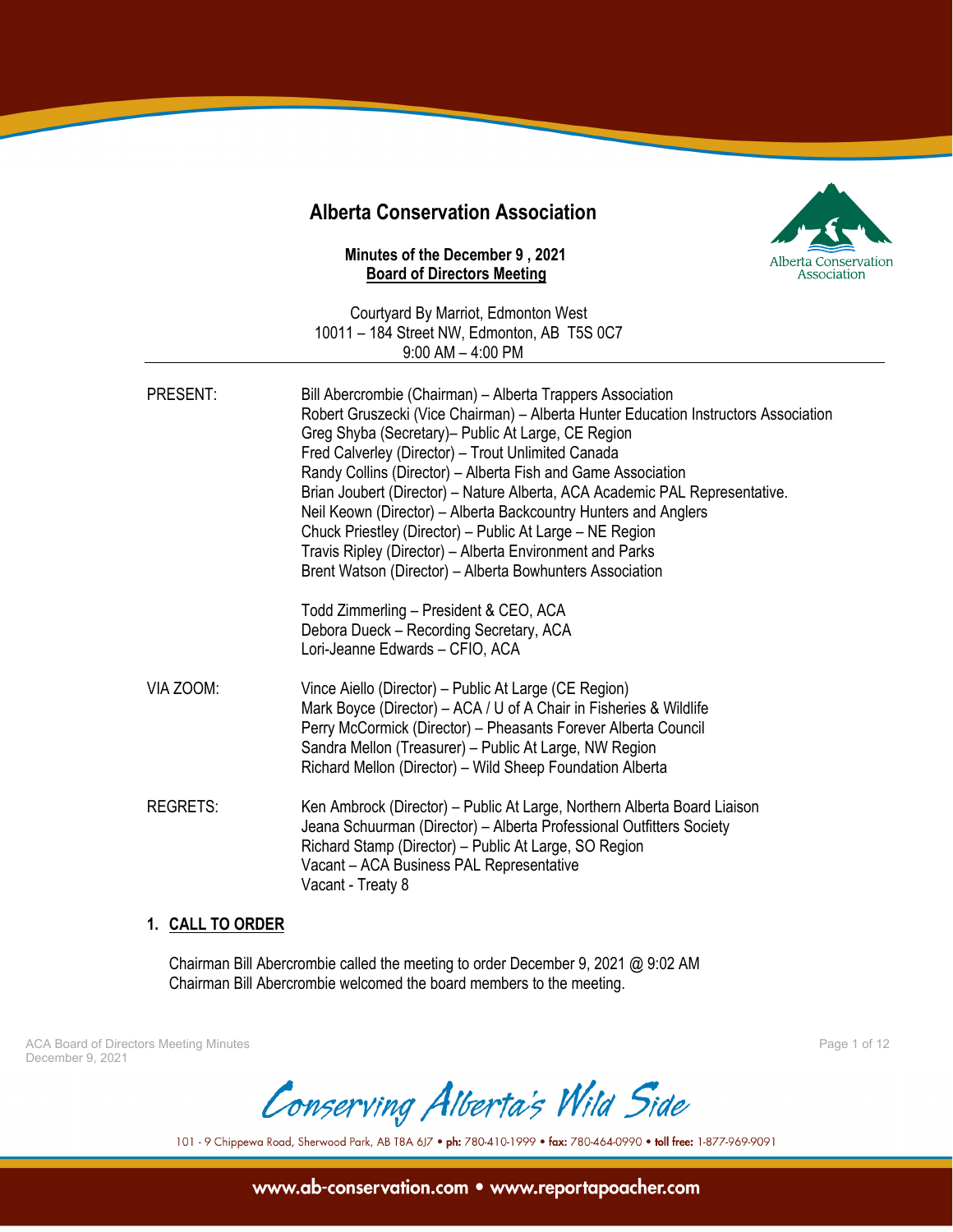## **2. APPROVAL OF THE AGENDA & MEETING TIME LIMIT**

Move that the December 9, 2021 agenda be accepted as presented.

**MOTION # 51/21 Moved by: Brent Watson Seconded by: Randy Collins** 

**MOTION CARRIED**

The meeting is anticipated to conclude by 4:00 PM.

## **3. ACCEPTANCE OF THE MINUTES**

**a. August 18, 2021 Board of Directors' Meeting – Electronic Motion: 48/21EV**   *(Attachment A – Minutes of the August 18, 2021 BOD Meeting)* 

**MOTION # 52/21 Moved by: Brent Watson Seconded by: Robert Gruszecki** 

Move that the ACA Board of Directors' agree that this is an accurate reflection of the votes placed and therefore ratify Electronic Motion: 48/21EV stating: **"Move that the Minutes of the August 18, 2021 Board of Directors' meeting, be accepted as presented".** 

 **MOTION CARRIED**

## **5. BUSINESS ARISING**

**a. Review of Action Items** 

*(Attachment B – Action Items)* 

Action Items were reviewed and updates were provided.

## **6. COMMITTEE REPORTS**

## **a. Chairman / Executive Committee**

Bill Abercrombie, Chairman, provided a report to BOD:

- Discussions stemming from the Executive Committee Meeting will be revealed during the regular Board Meeting.
- Had a great hunting experience this past fall, toured many of the ACA Conservations sites in Southern Alberta. An opportunity to speak to other hunters and residents, very positive comments received.
- ATA AGM and grand opening in Dapp, AB.

ACA Board of Directors Meeting Minutes Page 2 of 12 December 9, 2021

Conserving Alberta's Wild Side

101 - 9 Chippewa Road, Sherwood Park, AB T8A 6J7 . ph: 780-410-1999 . fax: 780-464-0990 . toll free: 1-877-969-9091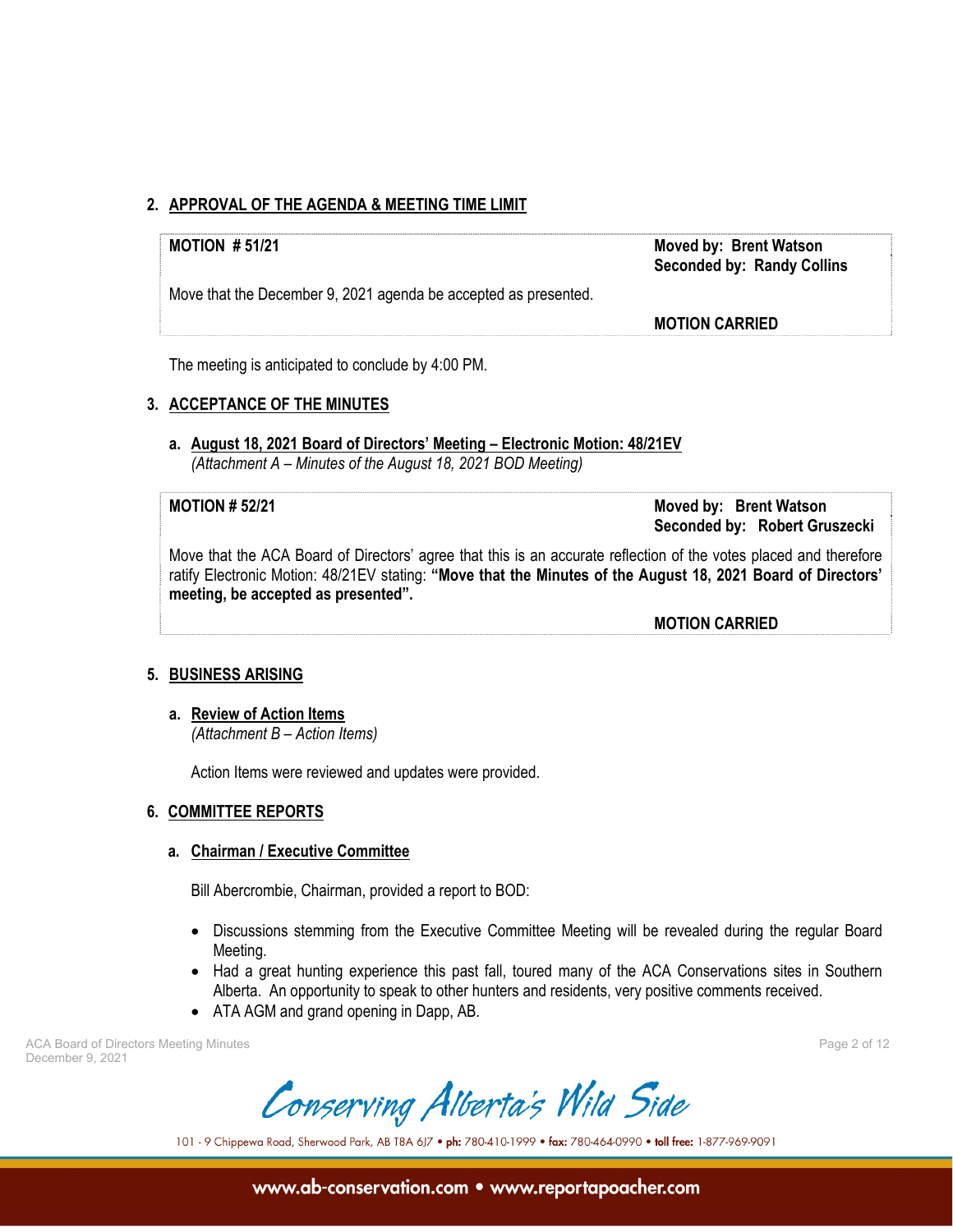- Thank you to departing member Greg Shyba whose term has ended on the ACA Board of Directors. ACA expresses their appreciation for your contributions to the board.
- Greg Shyba thanked ACA, advising that it has been great and that he will still be working behind the scenes in the conservation world.

## **b. President & CEO**

*(Attachment C)* 

The President & CEO report was reviewed and highlights were discussed and noted:

It has been a fairly busy fall for ACA staff with a significant amount of field working being completed and working on plans for next year. Although we did head back into the offices in late summer, changes in COVID restrictions resulted in ACA closing down our office again, with most staff working from home for most of the fall. In addition, in an attempt to provide the safest possible working environment ACAA brought in a vaccine policy that required proof of double vaccination as of December 1, or ongoing proof of a negative PCR test (assuming individuals had no medical or religious exemption). No ACA staff requested an exemption; however, the proof of vaccination policy resulted in termination of one staff member for breach of H&S policy and a second staff member being placed on unpaid leave as of December 1. All other staff are now fully vaccinated.

Refer to the President and CEO Report for updates in all the program areas.

## **c. Finance & Audit Committee**

## **c-1 Financial Overview to November 30, 2021 -** *(Attachment D)*

Sandra Mellon, Treasurer, presented the Financial Overview to November 30, 2021 points noted:

Total revenue increased from the prior fiscal year by \$ 22,699

- Levy revenues are \$ (485,721) lower than received in the prior year.
- Resident Fishing license sales have decreased by \$(685,555) or 12.2% (approximately 37,462 less licenses over the prior year).
- Partner Contributions are \$446,919 higher than received in the prior year.
- Miscellaneous revenue is \$ 27,318 higher that prior year, included is advertising fees for the Conservation Guide and magazine, event sponsorship/registration and rental revenue.

Revenue are \$765,535 higher than year to date budgeted amounts.

- Levy revenue was higher than budgeted levels by \$340,788.
- Partner revenue is higher than the year-to-date budget by \$358,074.
- Grants and funds are under budget by \$ (119,422).

ACA Board of Directors Meeting Minutes Page 3 of 12 December 9, 2021

Conserving Alberta's Wild Side

101 - 9 Chippewa Road, Sherwood Park, AB T8A 6J7 . ph: 780-410-1999 . fax: 780-464-0990 . toll free: 1-877-969-9091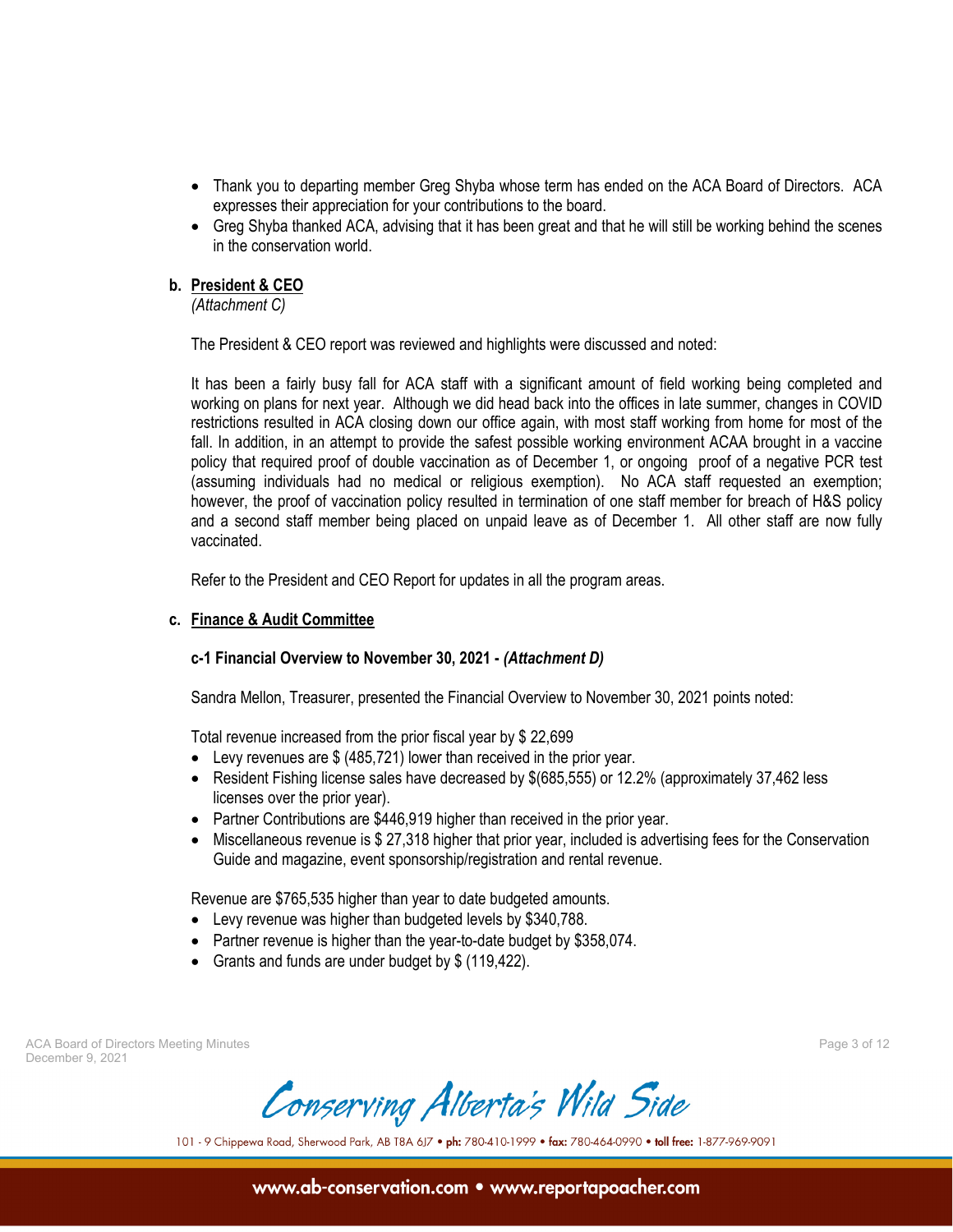Operating expenses (expenses that are controllable by management) were \$ 1,060,294 above previous year levels. Although the individual expense categories vary, the overall expenditure is consistent as COVID significantly impacted the operation the first few months of the prior fiscal.

The organization is \$(2,025,430) under budgeted year to date expenditures.

An operating surplus (excess of revenue over expenditures for management-controlled items including actual interest revenue which is outside of management control) of \$5,270,923 exists compared to the results of the prior year where a surplus of \$6,308,518 was recorded.

When adjustments are made to recognize realized and unrealized investment gains and losses, asset disposals, investment income and removing revenue from donations that was allocated to land purchases, the result ends in an accounting surplus of \$5,753,932 for the period compared to \$7,346,502 in the prior year.

ACA reported an accounting or total organizational surplus of \$5,753,932, an amount that included interest income, realized (actual changes from sold investments) and unrealized (changes in book value due to cost versus market fluctuations) results for investments and asset disposals that are not in management control. The realized gain on investments was \$54,905; the unrealized gain on investments was \$414,478,550. Investment income was \$23,467. Exchange rate gain was \$19,314. Loss on disposal of fixed assets was (\$93,461), this included the disposal of two easements for a total of (\$95,600).

Once these are removed from the total organizational results, the true operational surplus that is in direct control of management (including the interest revenue which is outside of management control) is \$5,270,923 compared to a prior period operational surplus of \$6,3008,518.

Cash Flow Statement

- Cash flows from operating activities resulted in a cash increase of \$3,755,111. Inflows were used to maintain operating expenditure with amounts that are not restricted.
- The net cash balance after asset purchases, dept repayment and other operating cash uses is \$7,105,166. Of this amount, \$642,121 is restricted and not available for operating expenditures, which includes the In Trust, Restricted and RAP accounts. USD funds available for use are \$500,000 USD.

Statement of Financial Position

As an overview of the financial position as at November 30, 2021, ACA reports:

- Current assets have increased by 15.5% from recorded levels at November 30, 2020. Accounts Receivable is comprised of receivables from partners and contributors.
- The Endowment Fund balance is \$3,275,750 up 8.5% from last year. Half of the increase in the fund on a yearly basis due to interest and gains (not including increase because of additional principle investment)is directed towards enhancement and/or management of ACA lands, and half is retained to grow the fund on an annual basis (to allow for monies to be removed from the fund the interest and gains retained must at minimum match the rate of inflation for the previous year).

ACA Board of Directors Meeting Minutes Page 4 of 12 December 9, 2021

Conserving Alberta's Wild Side

101 - 9 Chippewa Road, Sherwood Park, AB T8A 6J7 . ph: 780-410-1999 . fax: 780-464-0990 . toll free: 1-877-969-9091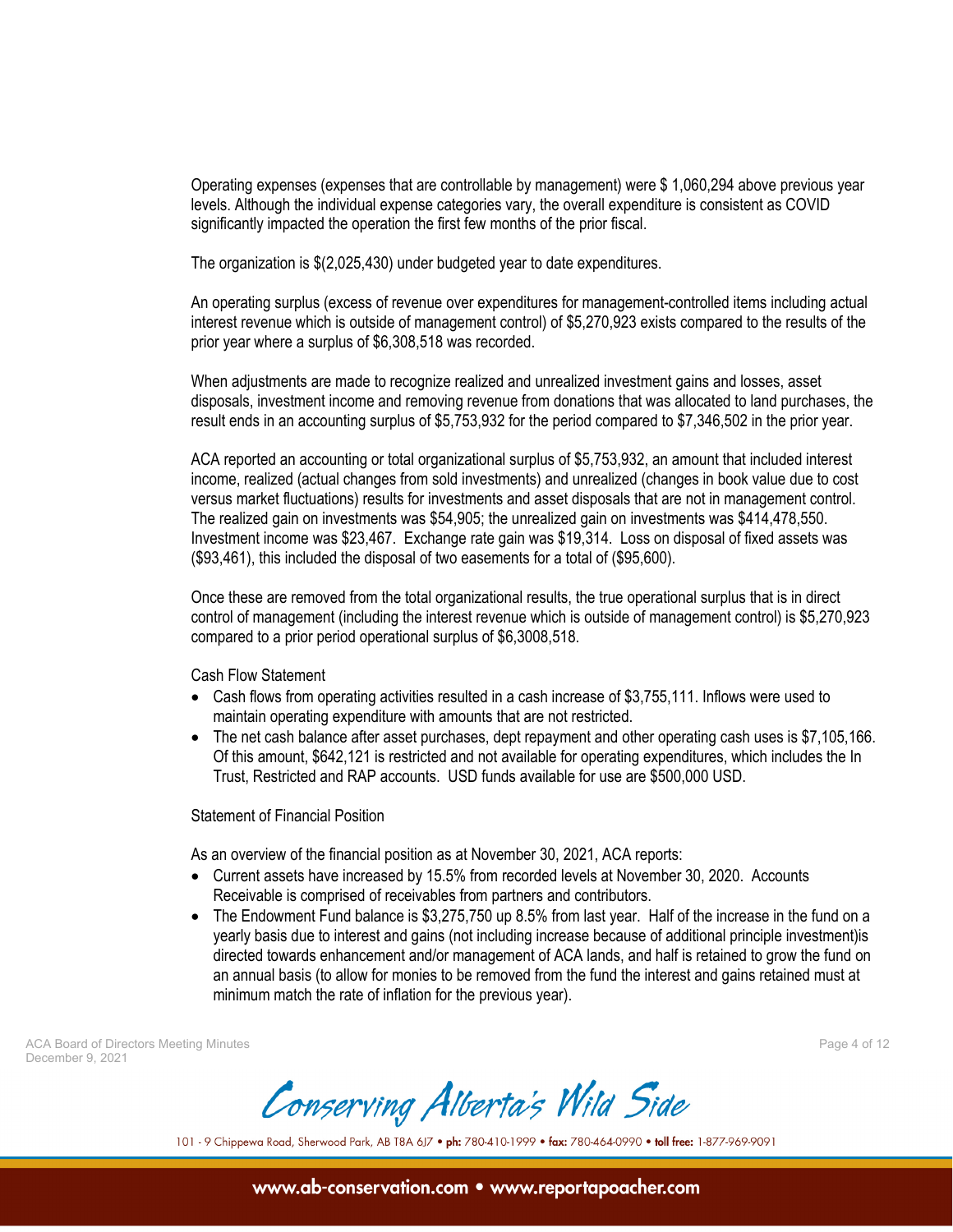- Equipment purchases this period were \$394,175. Land was purchased in the amount of \$246,000 (HSF \$221,000, AFGA \$25,000) related to East Reno Conservation Property. Land donations were received in the amount of \$73,500, related to the Benoit Conservation Site. AFGA transferred 50% ownership to ACA for multiple properties in the amount of \$3,569,000.00. 43,649 total acres are held by ACA.
- The total fair market value of the investments is \$3,887,628 representing an increase of 12.2% over the fair market value at November 30, 2020.
- The Habitat Securement Fund has a balance of \$711,645 as of November 30, 2021. \$350,000 was added to the fund as per the AOP and \$221,000 was used from the 2020/21 carry forward balance related to the East Reno Conservation Site. The land team has anticipated the full use of the funds in the fiscal 2021/2022.

## **d. Communications Committee**

Randy Collins, Committee Chair provided update, points noted::

- Refer to page 14 of the President & CEO report for the full Communications update for this quarter.
- Lots of activities over the last year.
- Appreciate the creativity and assistance of the Communications department in assisting the Members Group.
- The RAP truck for AHEIA was completed.
- ACA 25<sup>th</sup> Anniversary Book producing a book in recognition of ACA's 25 Anniversary.
- Hunter Access Survey launched this past week. Board members are asked to let others know.
- Randy Collins advised that he has been chair of the committee for a few years and is choosing to step down. A new committee chair will be appointed at the next committee meeting.

## **e. ACA Grants Program Committee**

*(Attachment E & Handout)* 

Randy Collins, Committee Chair provided update, points noted:

- August 2021 reviewed the granting cycle and process for the past year.
- Research Grants Applicant list has been provided for information, reminder that this document is CONFIDENTIAL.
- Biodiversity Grant Applicant list has been provided for information, reminder that his document is CONFIDENTIAL.
- Would highly recommend that any interested board members sit in on the adjudication process.
- List of adjudicators has been provided for information.
- CCE Grants recommend that Chuck Priestley be appointed as head of the committee for the granting adjudication process.

## **f. Operations Standards Review Committee**

No committee meeting scheduled.

ACA Board of Directors Meeting Minutes Page 5 of 12 December 9, 2021

Conserving Alberta's Wild Side

101 - 9 Chippewa Road, Sherwood Park, AB T8A 6J7 . ph: 780-410-1999 . fax: 780-464-0990 . toll free: 1-877-969-9091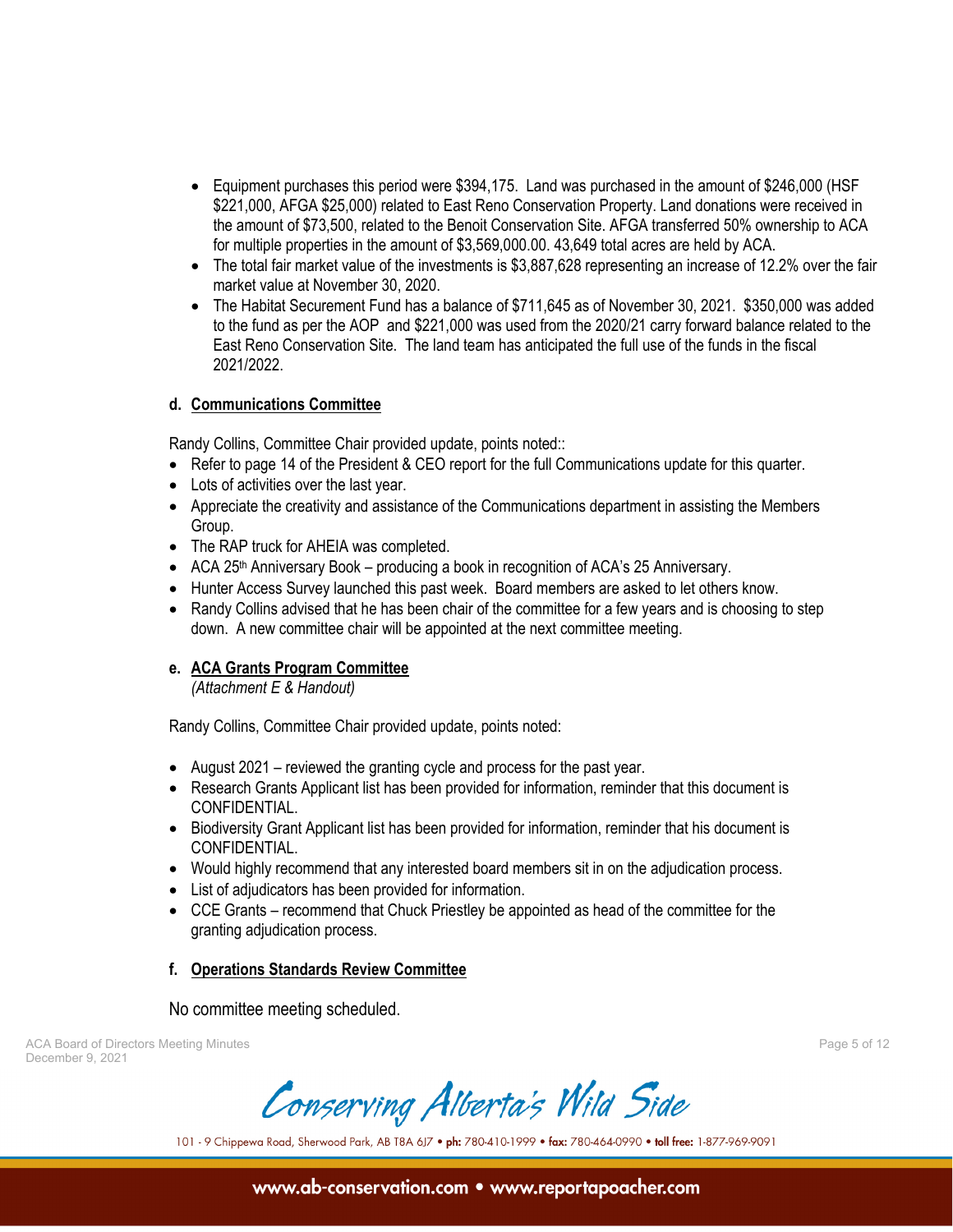## **g. Recruitment Committee**

Robert Gruszecki provided an update from the meeting that was held, points noted:

- CE PAL recruitment process completed, 6 applications received, 4 interviewed
- Vince Aiello appointed to the role of CE PAL.
- Interest from some of the unsuccessful applicants in being involved in ACA in some capacity.
- NE PAL Reappointment.

**MOTION # 52/21 Moved by: Robert Gruszecki Seconded by: Randy Collins** 

Move that the ACA Board of Directors' reappoint Chuck Priestley to the position of NE Public At Large for an additional 3 year term.

 **MOTION CARRIED** 

 **Discussion on a new project – encouraging/enticing youth to be more involved.** *ACTION ITEM: Robert G. and Brian J. to discussion further.* 

## **h. Governance Committee Report**

Committee Chair Brian Joubert advised that no committee meeting was scheduled.

## **i. PAL** *Me***mber Committee**

*(Attachment F)* 

Sandra Mellon, provided an update from the meeting that was held, points noted:

- PAL Member quarterly reports were provided for information, reviewed and discussed.
- Greg Shyba's last meeting extend a Thank you for his contributions for the past six years.
- *Discussion item for the BOD 2022 Strategic Planning meeting Opportunities for reaching other organizations, groups and youth.*

## **j. Organizational Risk Report**

 *(Attachment G)* 

Organizational Risk Report was presented by Todd Zimmerling, President & CEO, no major risks were identified.

## **k. Northern Board Liaison Report**

• No report provided.

ACA Board of Directors Meeting Minutes Page 6 of 12 December 9, 2021

Conserving Alberta's Wild Side

101 - 9 Chippewa Road, Sherwood Park, AB T8A 6J7 . ph: 780-410-1999 . fax: 780-464-0990 . toll free: 1-877-969-9091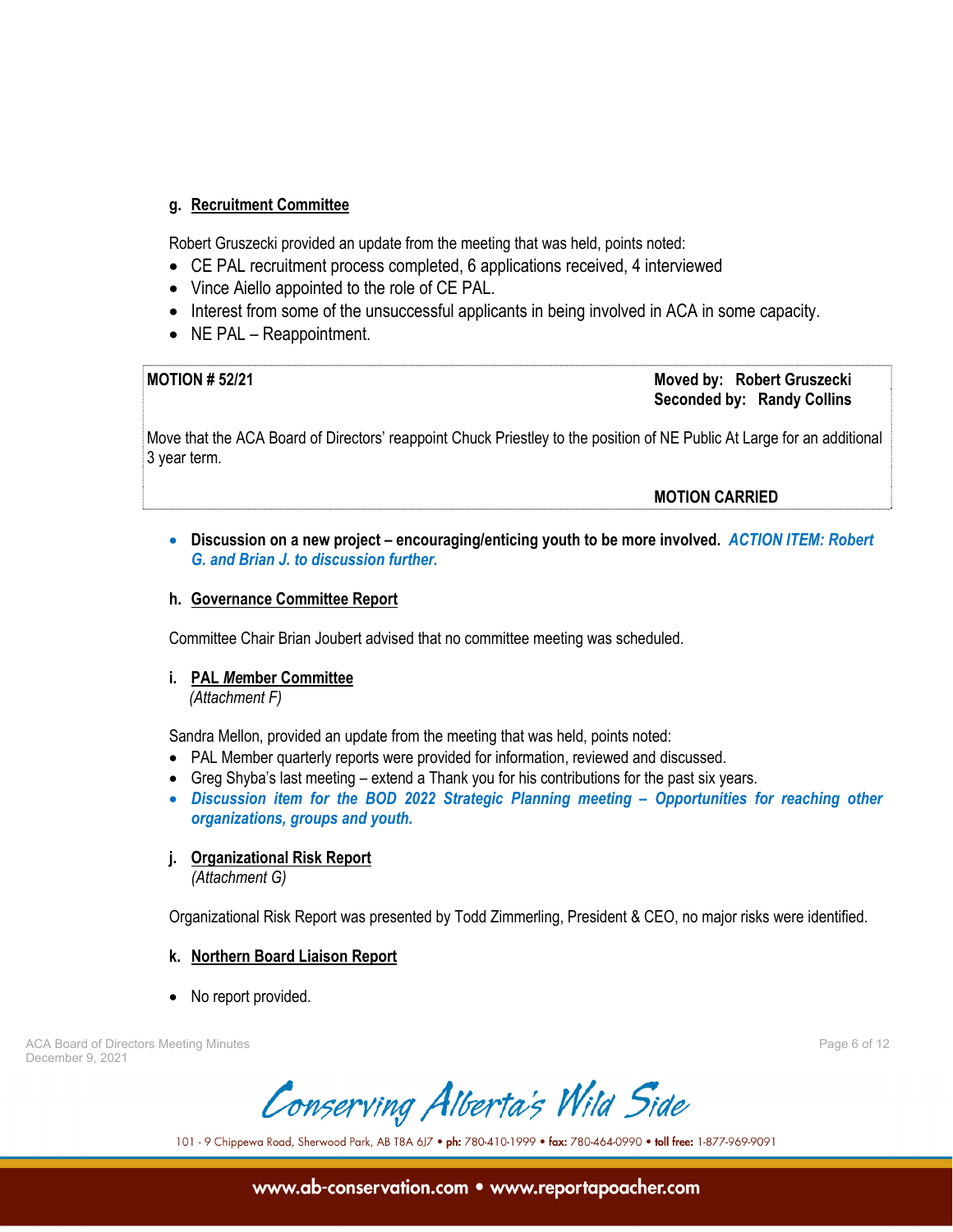## **m. Director Emeritus Report**

No report provided.

## **n. AEP Representative Report -** *Verbal*

Deferred to after lunch.

## **7. Old Business**

- **a. MOU and Program Agreements (Attachment H1-H3).** 
	- *ACTION ITEM: Todd Z. to discuss termination of delegation in relation to having a longer term with (Page 11, 7 (iii) of the MOU with Travis Ripley. Agreements can be executed after discussion.*

Richard Mellon and Sandra Mellon left the meeting @ 10:45 AM.

## **b. U of C Fisheries Chair Introduction –** *(Attachment I)*

U of C proposal provided for review and discussion.

- Concerns with getting what is needed on the fisheries management in the province.
- Consensus to not move forward with the proposal at this point in time. Revisit at a future date, possibly look at other options to establish a connection with academics. Greg Shyba will report back at a future date.

**MOTION # 53/21 Moved by: Greg Shyba Seconded by: Randy Collins** 

Move that the ACA Board of Directors' table the U of C proposal until June of 2022, at which time the board will revisit

 **MOTION CARRIED**

## **c. CWD Proposal –** *(Attachment J)*

CWD proposal provided for review and discussion:

- Positive reviews received from peer reviewers.
- Grant agreement developed. Requested change regarding intellectual property, change "is entitled to" to "has the option".
- Saskatchewan Government and Alberta Government has agreed to provide funds.

ACA Board of Directors Meeting Minutes Page 7 of 12 December 9, 2021

Conserving Alberta's Wild Side

101 - 9 Chippewa Road, Sherwood Park, AB T8A 6J7 . ph: 780-410-1999 . fax: 780-464-0990 . toll free: 1-877-969-9091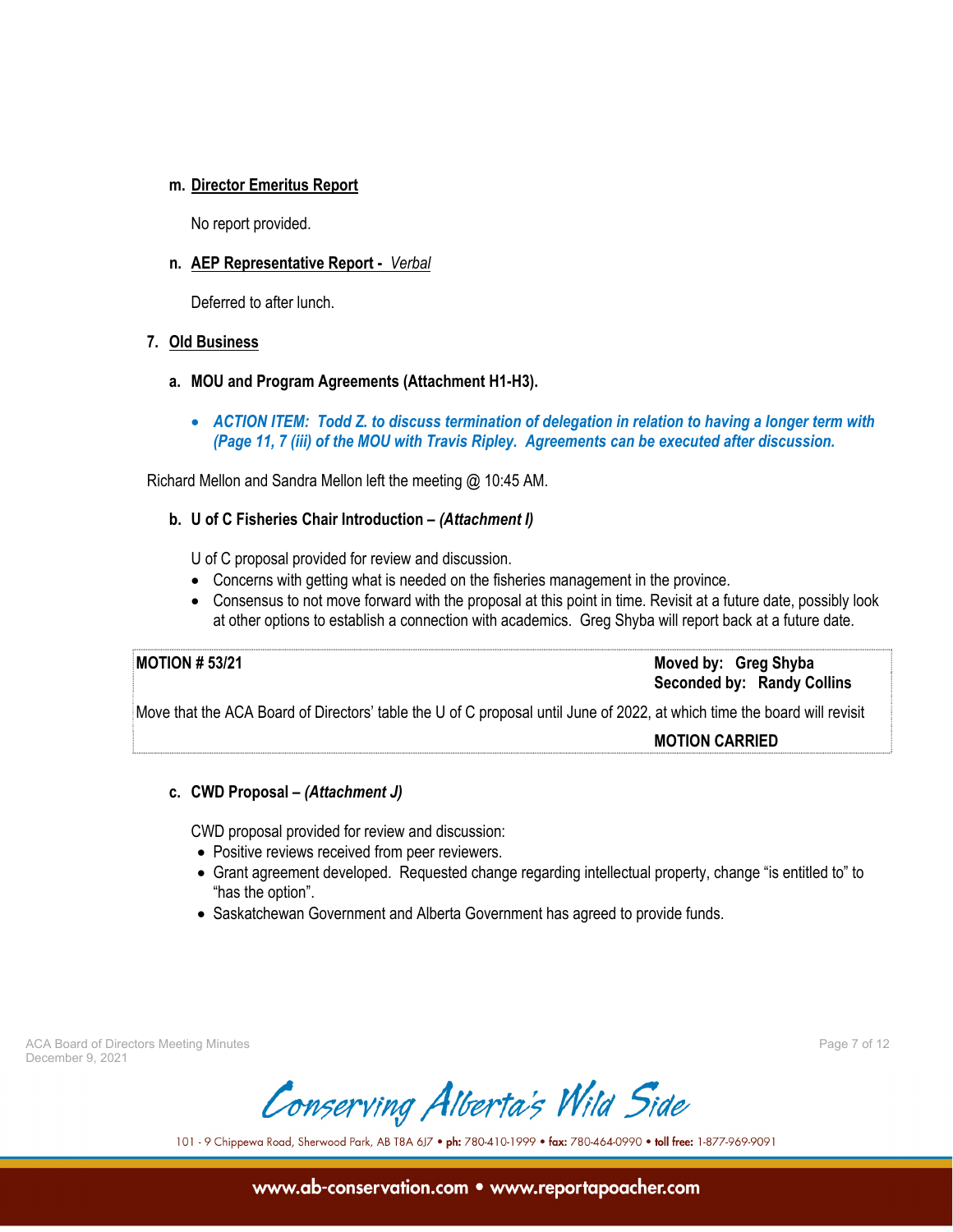## **MOTION # 54/21 Moved by: Robert Gruszecki Seconded by: Grey Shyba**

Move that the ACA Board of Directors' proceed with the proposal as amended. "ACA has the option to receive up to 50% of the profits."

#### **MOTION CARRIED**

*ACTION ITEM: Follow up on a joint announcement regarding the CWD Vaccine Research.* 

## **8. Presentation: 11:45**

 **CFIO – Lori-Jeanne Edwards and HR Manager – Natalia McPhee were in attendance to provide updates to the board members.** 

## **9. AEP Representative Report -** *Verbal*

#### **Wildlife:**

- Engagements on wildlife topics (allocation) have been set for December 2021. These will be online webinars held during the evening.
- Alberta is investing time and resources into the predator compensation pilot program, working with the Waterton Biosphere Reserve Association. The ACA has been involved in some preliminary work and the GoA may be seeking additional input as the pilot program develops further.
- Modernization of the Wildlife Act and Regulations we have received advice on several proposed changes to the Act and Regulation and are preparing for changes to occur in 2022. More announcements on this action to come.
- Wood Bison regulation was passed that protects disease free wood bison herds in northern Alberta
- Mule Deer Stakeholder Committee will be meeting in January to re-initiate the work to update the Mule Deer Management Plan
- Grizzly Bear status review is underway, based on the new information and population estimates, anticipated to be completed in 2022
- The branch is initiating a fee review for wildlife fees and will involve further engagement on ideas for a fee structure.

## **Fisheries:**

- Engagements on fisheries regulations will be held in January 2022 (webinar)
- Recent work on the Bow River has identified a need to work collaboratively with anglers on a cumulative effects program, no underway with the Calgary River Users Alliance
- Native Trout Recovery program continuous its success with a focus on managing habitat, harvest and hybridization
- GoA is considering possible amendments to the Provincial fisheries regulations in 2022 (these are separate from the annual sportfishing regulations.

ACA Board of Directors Meeting Minutes Page 8 of 12 December 9, 2021

Conserving Alberta's Wild Side

101 - 9 Chippewa Road, Sherwood Park, AB T8A 6J7 . ph: 780-410-1999 . fax: 780-464-0990 . toll free: 1-877-969-9091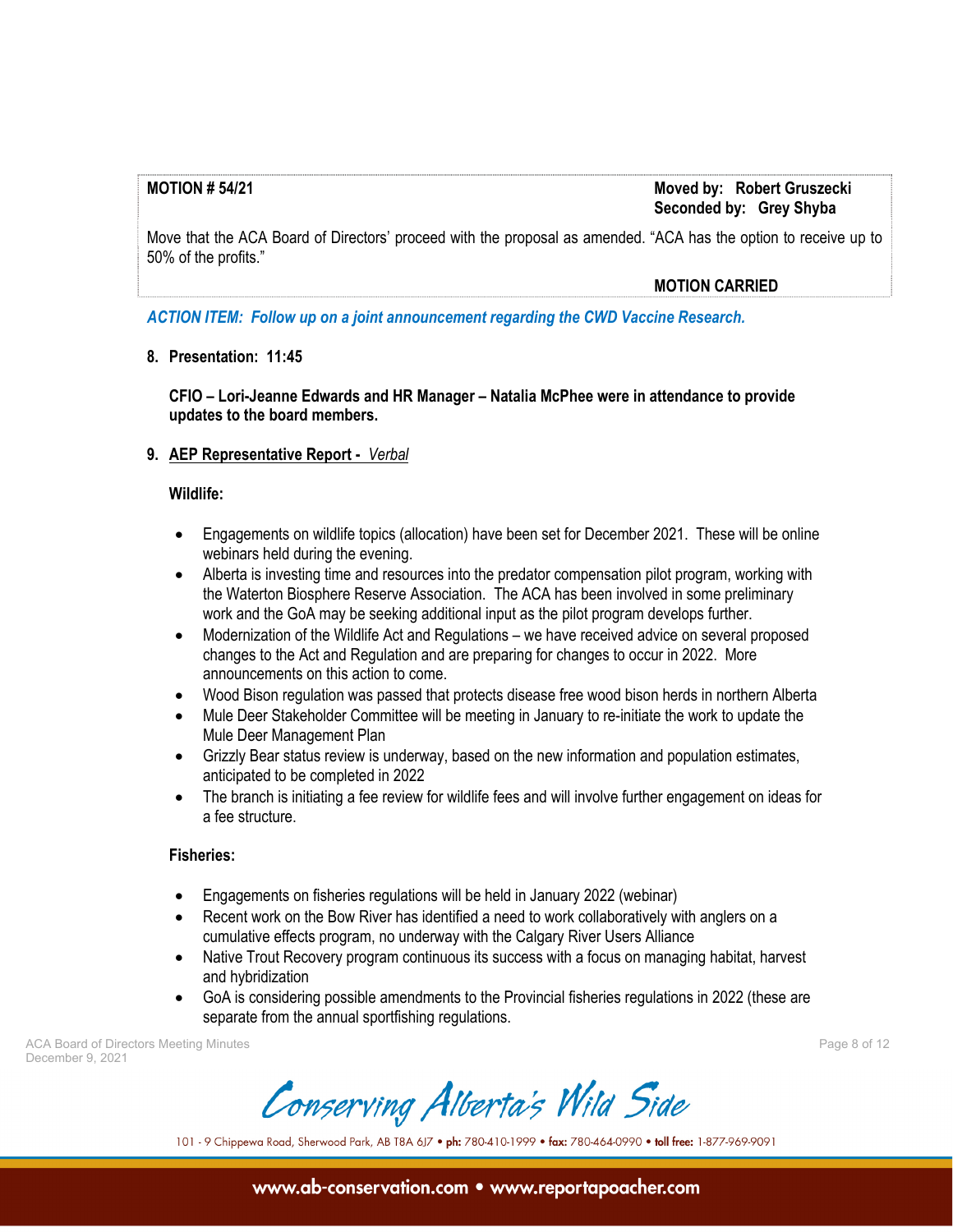#### **General:**

- The Association of Fish and Wildlife Agencies is considering a review of the North American Model for Wildlife Conservation at an upcoming meeting in spring 2022
- The Alberta Order of the Bighorn Awards was a great success and AEP appreciates the sponsorship from ACA and AHEIA.

## **10. Reports**

#### **a) Draft Annual Operating Plan 2021-2022 (Uploaded to BOD Website)**

Draft Annual Operating Plan 2021-2022 was presented, reviewed and discussed

**MOTION # 55/21 Moved by: Randy Collins Seconded by: Brent Watson**  Move that the ACA Board of Directors' approve the Draft Annual Operating Plan 2021-2022 as presented.  **MOTION CARRIED**

## **b) Grants Annual report 2020-2021 (Uploaded to BOD Website)**

Grants Annual report 2020-2021 was provided for information.

## **9. New Business**

## **a) 2021 ACA Fisheries & Wildlife Chair Report** *(Attachment K)*

**2021** Fisheries & Wildlife Chair Report was provided for information. Discussion: Province to increase irrigation expansion program in AB. Concerns with the conversion of nature grasslands and the need for an environmental impact study. *ACTION ITEM: Travis Ripley will discuss subject with his colleagues.* 

## **b) ABA Submission for discussion (Attachment L)**

ABA items for discussion submitted, reviewed and discussed.

ACA Board of Directors Meeting Minutes Page 9 of 12 December 9, 2021

Conserving Alberta's Wild Side

101 - 9 Chippewa Road, Sherwood Park, AB T8A 6J7 . ph: 780-410-1999 . fax: 780-464-0990 . toll free: 1-877-969-9091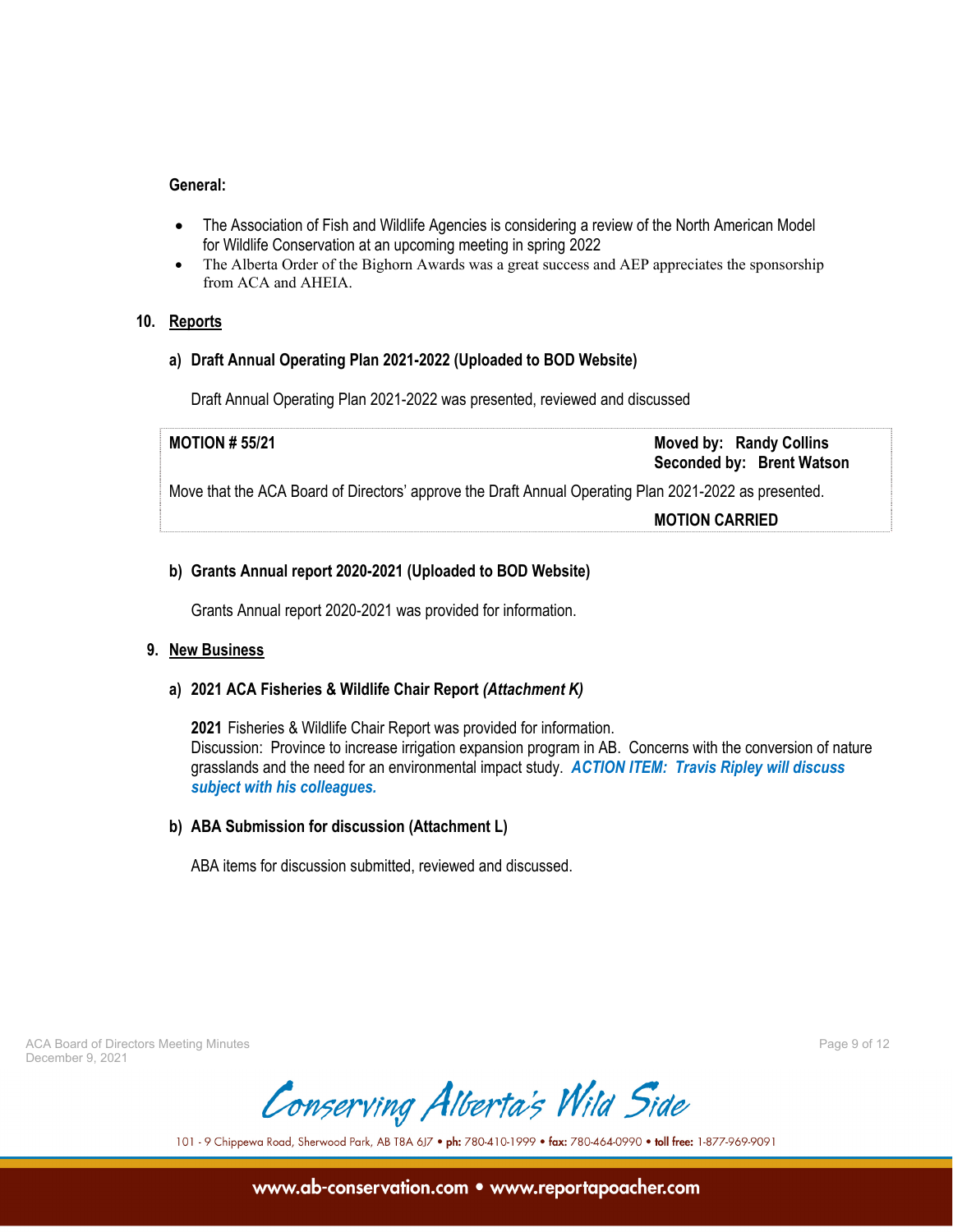## **c) Electronic Motion #49/21EV – CE PAL Appointment (***Attachment M)*

**MOTION # 56/21 Moved by: Greg Shyba Seconded by: Robert Gruszecki** 

Move that the ACA Board of Directors' agree that his is a accurate reflection of the votes placed and therefore ratify Electronic Motion: 49/21EV stating:

**"Move that the ACA Board of Directors' ratify the unanimous recommendation of the Recruitment Committee to accept Mr. Vince Aiello into the vacant Public At Large position for the Central Region.** 

#### **MOTION CARRIED**

## **d) Electronic Motion #50/21EV – Thor Conservation Site HSF Proposal (***Attachment N)*

**MOTION # 57/21 Moved by: Fred Calverley Seconded by: Brent Watson** 

Move that the ACA Board of Directors' agree that his is a accurate reflection of the votes placed and therefore ratify Electronic Motion: 50/21EV stating:

**"Move that the ACA Board of Directors' approve up to \$168,825.00 (One Hundred and Sixty Eight Thousand, Eight Hundred and Twenty Five Dollars) from the Habitat Securement Fund to purchase the Thor Conservation Site (Bueckert). SE 03-002-06—W4M (160 Acres). Located in the Sage Creek Focus Area. In partnership with other conservation organizations.** 

 **MOTION CARRIED**

## **e) Election of Officers and Committee Appointments (***Attachment O)*

For the position of Chairman

- Sandra Mellon nominated Bill Abercrombie.
- Bill Abercrombie accepted the nomination.
- Seeing no other nominations, nominations cease, **Bill Abercrombie** is appointed by acclamation to the position of **Chairman**.

#### For the position of Vice-Chairman

- Bill Abercrombie nominated Robert Gruszecki.
- Robert Gruszecki accepted the nomination.
- Seeing no other nominations, nominations cease, **Robert Gruszecki** is appointed by acclamation to the position of **Vice-Chairman**.

For the position of Treasurer

- Robert Gruszecki nominated Sandra Mellon.
- Sandra Mellon accepted the nomination.

ACA Board of Directors Meeting Minutes **Page 10** of 12 December 9, 2021

Conserving Alberta's Wild Side

101 - 9 Chippewa Road, Sherwood Park, AB T8A 6J7 . ph: 780-410-1999 . fax: 780-464-0990 . toll free: 1-877-969-9091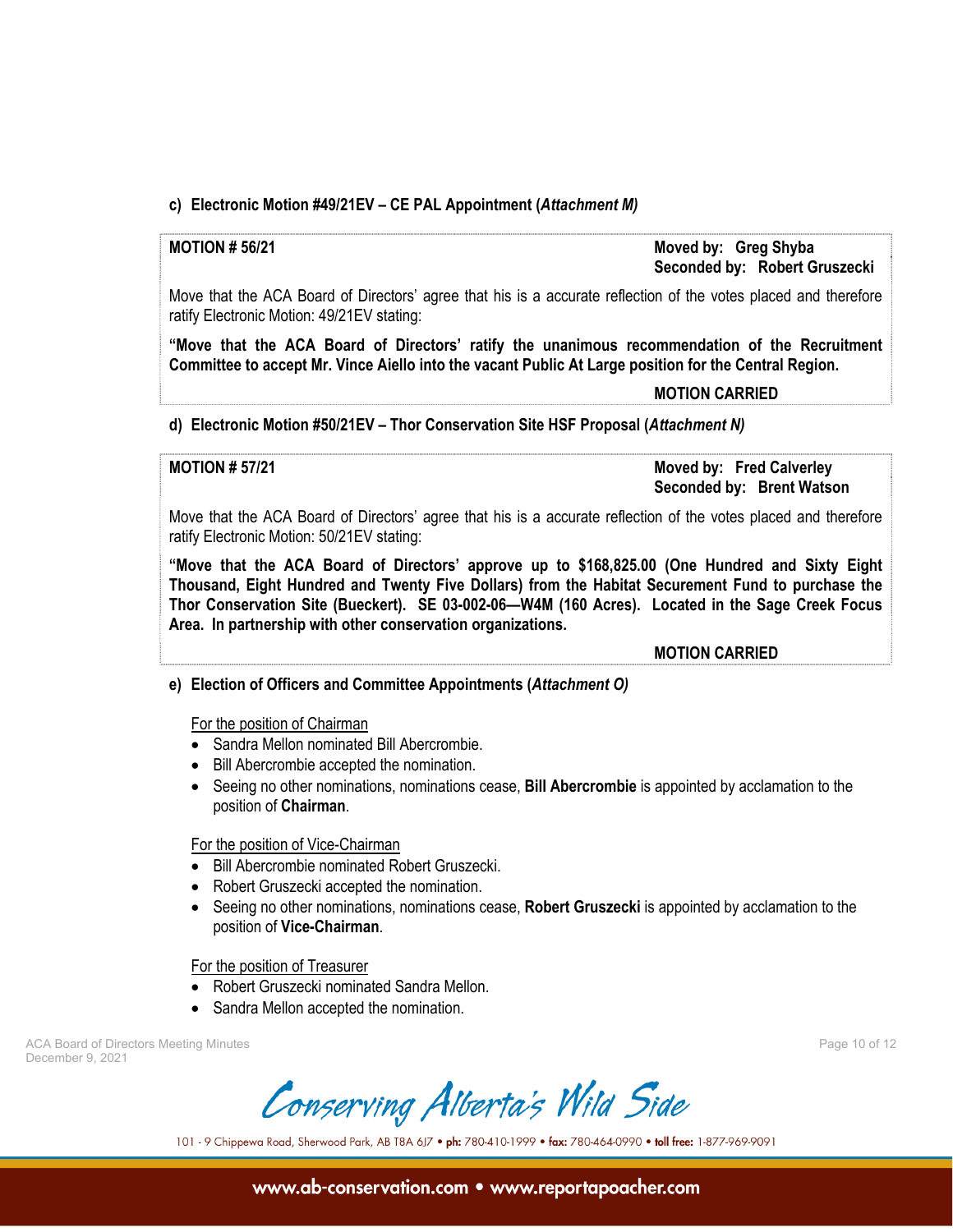Seeing no other nominations, nominations cease, **Sandra Mellon** is appointed by acclamation to the position of **Treasurer**.

For the position of Secretary

- Bill Abercrombie nominated Jeana Schuurman.
- Jeana Schuurman accepted nomination.
- Chuck Priestley self-expression of interest.
- Seeing no other nominations, nominations cease.
- Ballot vote carried out.
- **Chuck Priestley** is appointed by ballot vote to the position of **Secretary**.

**MOTION # 58 /21 Moved by: Fred Calverley Seconded by: Brian Joubert**  Move that the ACA Board of Directors' agree that the ballots be destroyed.  **MOTION CARRIED**

| MOTION $#$ 59 /21                                                                                            | <b>Moved by: Chuck Priestley</b><br><b>Seconded by: Randy Collins</b> |
|--------------------------------------------------------------------------------------------------------------|-----------------------------------------------------------------------|
| Move that the ACA Board of Directors' accept the names put forward for the Standing Committees as presented. |                                                                       |
|                                                                                                              | <b>MOTION CARRIED</b>                                                 |

## **11. Closed Session**

**MOTION # 60/21 Moved by: Fred Calverley Seconded by: Randy Collins** 

Move that the ACA Board of Directors' move to "Closed Session" @ 2:59 PM

 **MOTION CARRIED**

**MOTION # 61/21 Moved by: Fred Calverley Seconded by: Brent Watson** 

Move that the ACA Board of Directors' revert back to the regular board meeting @ 3:07 PM

 **MOTION CARRIED** 

ACA Board of Directors Meeting Minutes **Page 11 of 12** and the United States Page 11 of 12 December 9, 2021

Conserving Alberta's Wild Side

101 - 9 Chippewa Road, Sherwood Park, AB T8A 6J7 . ph: 780-410-1999 . fax: 780-464-0990 . toll free: 1-877-969-9091